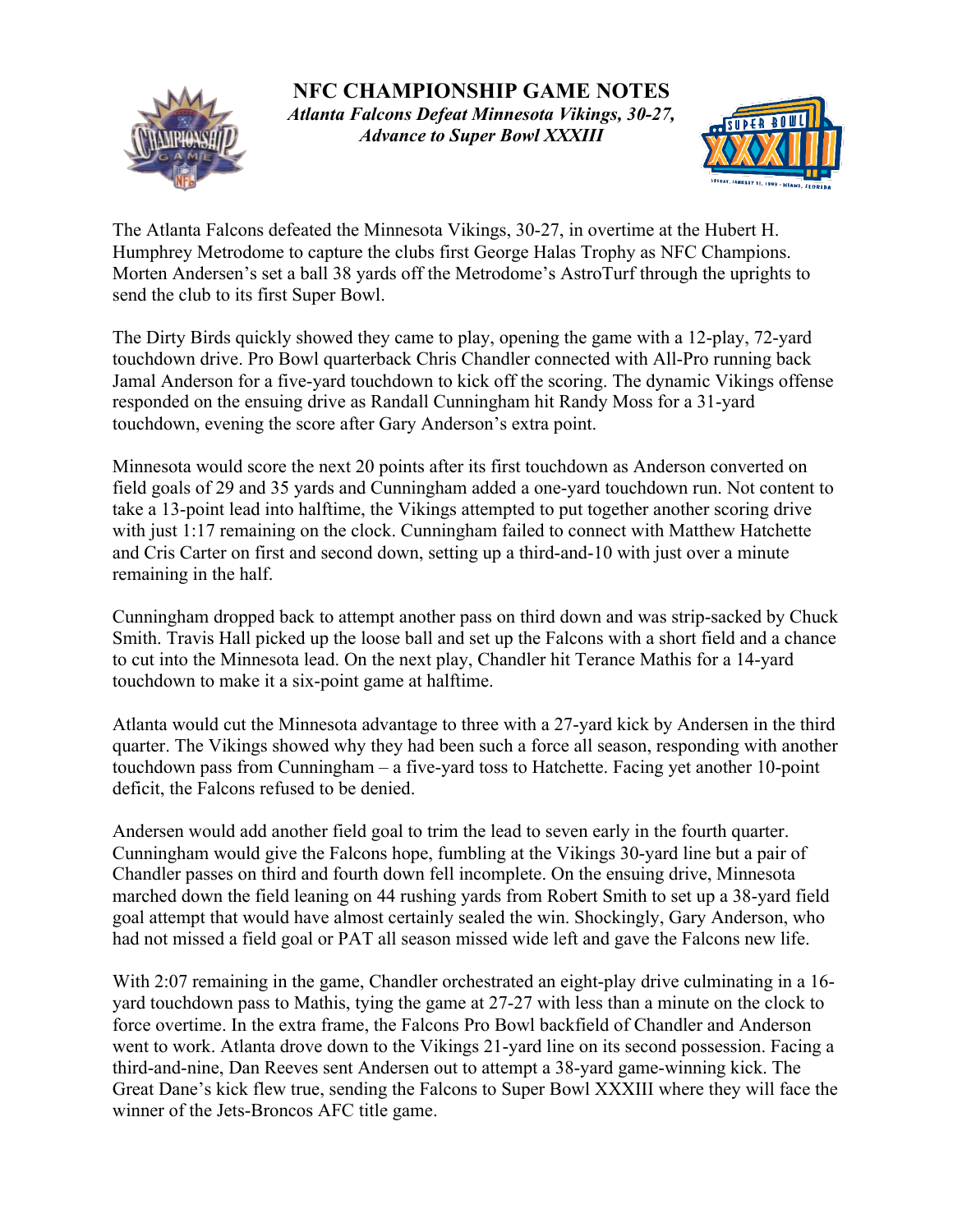**NFC CHAMPIONSHIP GAME NOTES**



*Atlanta Falcons 30 | Minnesota Vikings 27 Hubert H. Humphrey Metrodome*



## **SCORING**

| Quarter        | Team    | <b>Play Detail</b>                                                         | <b>ATL</b> | <b>MIN</b>     |
|----------------|---------|----------------------------------------------------------------------------|------------|----------------|
|                | Falcons | Jamal Anderson 5 yard pass from Chris Chandler (Morten Andersen kick)      |            | $\overline{0}$ |
|                | Vikings | Randy Moss 31 yard pass from Randall Cunningham (Gary Anderson kick)       |            | 7              |
| 2              | Vikings | Gary Anderson 29 yard field goal                                           |            | 10             |
|                | Vikings | Randall Cunningham 1 yard rush (Gary Anderson kick)                        |            | 17             |
|                | Vikings | Gary Anderson 35 yard field goal                                           |            | 20             |
|                | Falcons | Terance Mathis 14 yard pass from Chris Chandler (Morten Andersen kick)     | 14         | 20             |
| 3              | Falcons | Morten Andersen 27 yard field goal                                         | 17         | 20             |
| $\overline{4}$ | Vikings | Matthew Hatchette 5 yard pass from Randall Cunningham (Gary Anderson kick) | 17         | 27             |
|                | Falcons | Morten Andersen 24 yard field goal                                         | 20         | 27             |
|                | Falcons | Terance Mathis 16 yard pass from Chris Chandler (Morten Andersen kick)     | 27         | 27             |
| <b>OT</b>      | Falcons | Morten Andersen 38 yard field goal                                         | 30         | 27             |